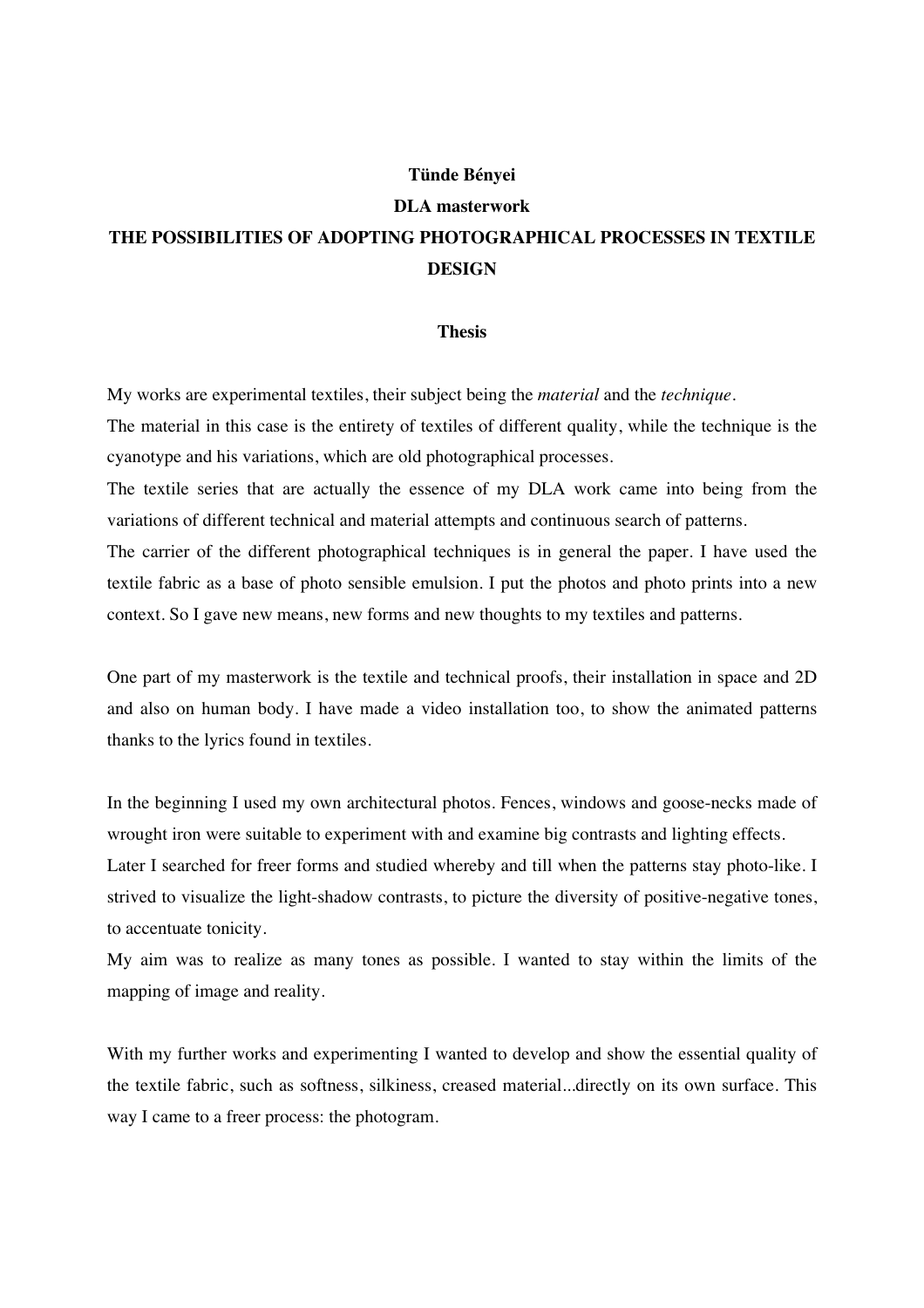This method doesn't represent every time the real scenery and doesn't give back what you see, the evident. Its beauty and variation lies in the fact that it visualizes the objects' proof in two dimensions, abstractly, in a negative form. We get one unrepeated copy of the inward relation between light, time and matter. For want of negatives, the pictures are not repeatable, and can not be duplicated. We are getting a negative picture and the picture stays negative too. The light creates a darkly surface and the somber creates vigorous brightness. This is this curious paradox and the sharp foil of black and white that makes the compositions so abstract. In this case I do not fix the real vision but find different objects myself. So I am massing artificially the objects. This is why the photogram is such a unique process.

The use of the photogram is highly justifiable for the process of cyanotype that I have chosen.

-First of all because it eliminates the constraints of sizes.

The photogram process does not demand the use of plate film. So it is only the size and quantity of things, the width and length of textile fabric that determinate the size of the final creation. It gave me a much greater liberty. I considered as very important to use a size as big as possible.

 -Secondly because of its aesthetics lying behind fortuitousness. The image of wrinkled fabric appears randomly on photosensitive textile. Independently from how deliberately I proceed when I put up the composition, the outcome will always be fortuitous: the final proof of the things is not predictable in advance. What I like the most in this technique is the surprise, which pushes me ahead and forces me to experiment further and create new works

For my first pieces I put the different objects on plate textile like a pattern, then later I put these up on a human body. So with this simple transfer the textiles were put up in 3D.

Later, I placed the sensitized textiles directly on the body and I put the composition prepared in this manner out under the sunlight. Following the exposure, development and curing I tried to replace the material on the body as originally, but everybody knows that it isn't possible perfectly. The specialty and peculiarity of these textiles is due to this. That is why these textiles are so particular. The light with time marks the fabrics and when after this process we try to stretch the textiles, we can see that we got a 3D pattern.

- Thirdly because of the colors.

of art.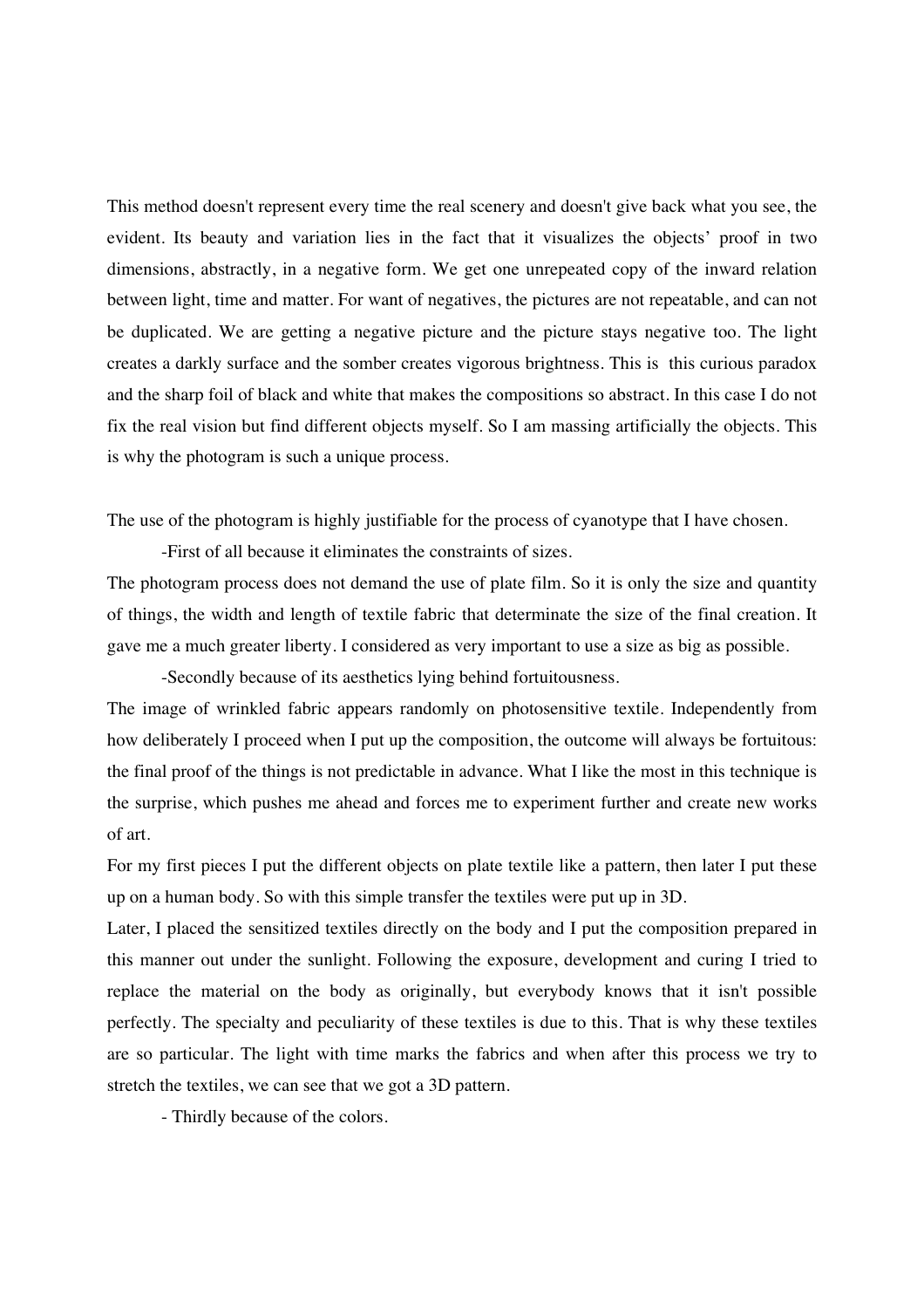Generally the photograms are black and white. These pictures have a big contrast, and suggest the dynamism and volume of the things, while the blue and brown colors of cyanotype change the mood of pictures. Blue color suggests timelessness, airiness, the endlessness of time and space. Brown prints move in the same way but they evoke reminiscent and weary-looking souvenirs. Thanks to these colors, soft textiles became more poetical and expressive.

Because the photograms usually come up on paper in 2D, I keep important to exploit the possibilities given by textiles and mold compositions in space too. Apart from the rich tonicity, the composition and photo-like pattern it is very important how the final work turns up. That is why it was important to make a video, which documents how the "breathing" textile unites and blends with "moving" patterns, and light-clothes were made for this purpose too.

So I have to add that both the 2D textiles and 3D clothes are only sketches, ideas, facilities to hold the chance of a feasible art work. My works are not finished, completed works of art but "possibilities", as I specified it in the title of my DLA essay.

My works can not be classed among any category of personal articles. All pieces are so unique and unrepeatable that they are rather autonomic and experimental like applied. Although the technique permits to rank these textiles among any kind of applied genre, I only flash those possibilities in my works. I show on different experimental pieces the countless alternatives this method makes possible. That is why I left frayed the edges, and why my photos fix the textiles on a dress-stand just like sketches.

In my exhibits I accentuate rather the mentality of the textiles instead of their form and availability. I use the form as a mark and it must be considered as a signal too. My art-works are mental-textiles therefore they have bigger autonomy too. I specifically tried to stress their uniqueness. I consciously tried to realize textiles that can not be printed or multiplied later with other techniques. I fixed my "light-clothes" in a unique and unrepeatable moment.

I feel that the above-mentioned photographical techniques are good to help textile designers to find new creative domains. The exhibits are experimental fabrics that can be continued, analyzed, developed. Unnumbered possibilities lie behind any of these objects. The awareness and the random are present on each piece and offer many further ways for creative individualities.